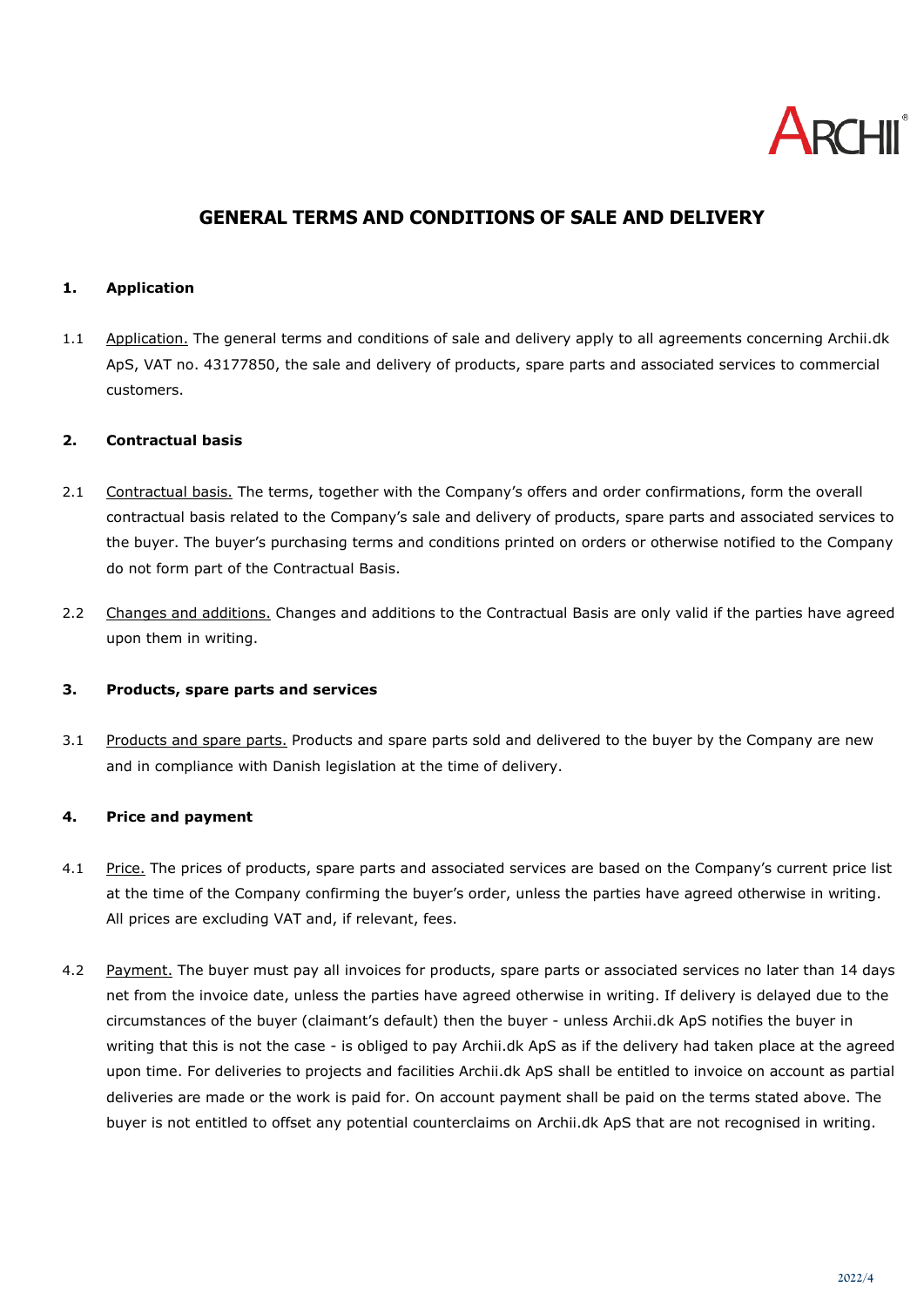

### **5. Delayed payment**

- <span id="page-1-0"></span>5.1 Interest. If the buyer fails to pay an invoice for products, spare parts or associated services on time due to reasons that the Company is not liable for, the Company has the right to charge interest on the due amount of 2% per month from the due date and until payment takes place.
- 5.2 Termination. If the buyer fails to pay a due invoice for products, spare parts or associated services within 14 days of having received a written claim for payment from the Company, the Company, in addition to being entitled to charge interest pursuant to section [5.1,](#page-1-0) shall be entitled to: (i) terminate the sale of the products, spare parts and/or associated services associated with the delay, (ii) to terminate the sale of products, spare parts and/or associated services that have not yet been delivered to the buyer or to require payment in advance for these, and/or (iii) apply other remedies for breach of contract.

#### **6. Offers, orders and order confirmations**

- 6.1 Offers. The Company's offers are valid for 30 days from the date of the offer, unless otherwise is stated in the offer. Accepted offers that reach the Company after the deadline for acceptance are not binding for the Company, unless the Company notifies the buyer otherwise.
- 6.2 Orders. The buyer must send orders for products, spare parts or associated services to the Company in writing. An order must contain the following information for every ordered product, spare part or service: (i) Order number, (ii) Product number, (iii) Product description, (iv) Amount, (v) Price, (vi) Terms of payment, (vii) Delivery date, (viii) Delivery address and (ix) Terms of delivery.
- 6.3 Changing orders. The buyer cannot change a submitted order on products, spare parts or associated services without the written consent of the Company.

#### **7. Delivery**

- 7.1 Terms of delivery. The company shall supply all sold products and spare parts to the buyer's Danish address except to the Faroe Islands and Greenland - unless otherwise is agreed upon in writing. Shipping fees are added for orders under DKK 1,000.00.
- 7.2 Delivery time. The company shall deliver all sold products, spare parts and associated services at the time stated on the Company's order confirmation. The Company is entitled to deliver earlier than the agreed upon delivery time, unless the parties have agreed otherwise. If what the buyer has ordered cannot be received by the buyer at the time of delivery, it is the responsibility of the buyer - at own expense and risk - to ensure that proper storage is available.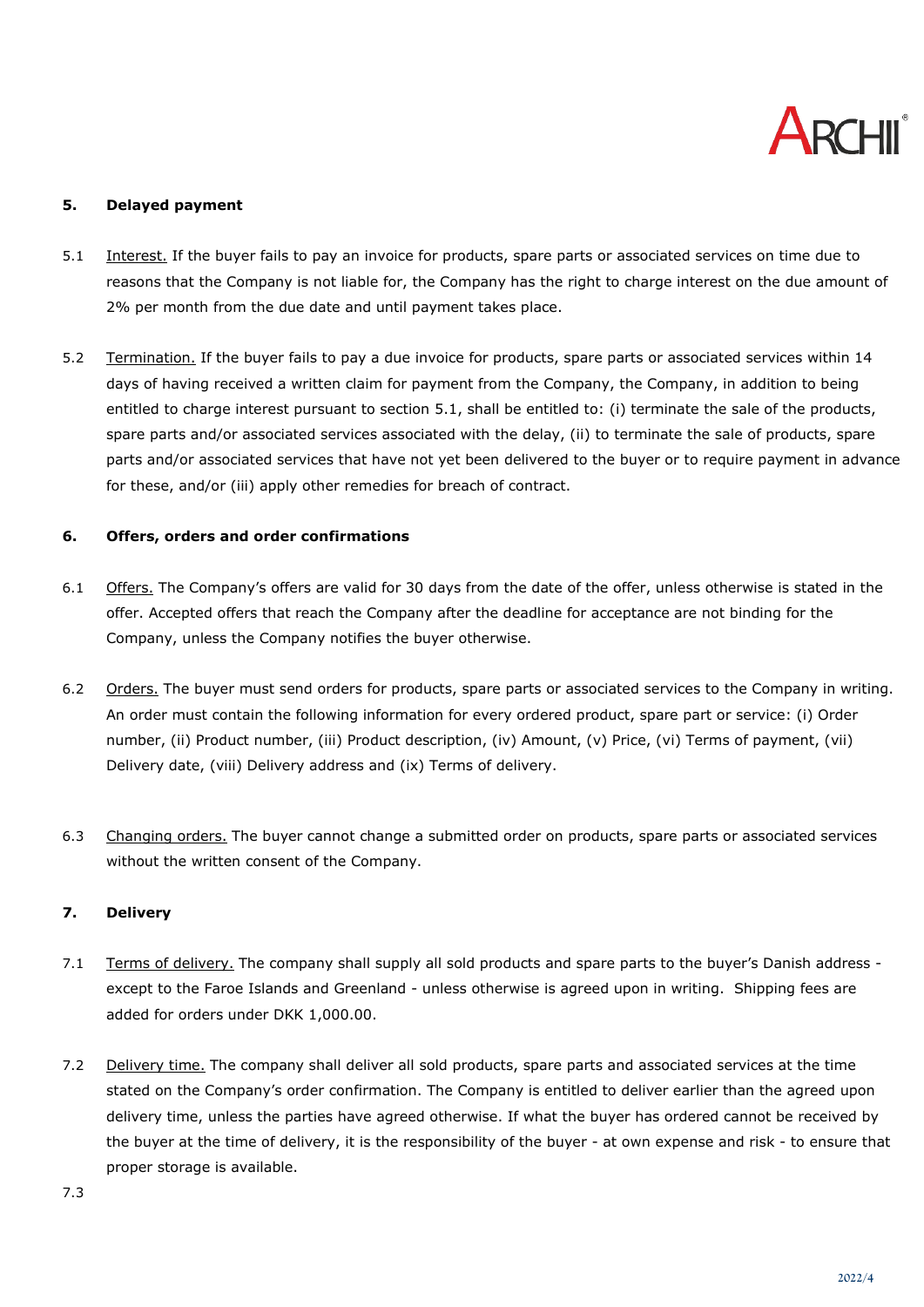

7.4 Inspection. The buyer shall inspect all products, spare parts and associated services upon delivery. If the buyer discovers an error or a defect that the buyer wishes to draw attention to, it must be immediately notified to the Company in writing. If an error or defect that the buyer discovers or should have discovered is not immediately notified to the Company in writing, it cannot be claimed at a later date.

# **8. Delayed delivery**

8.1 Notification. If the Company expects a delay in the delivery of products, spare parts or associated services, the Company shall inform the buyer of this and also state the cause for the delay and the new expected delivery time.

8.2 Termination. If the Company fails to deliver products, spare parts or associated services within 14 days of the agreed upon delivery time for reasons that the buyer is not liable for, and if delivery is not made within a reasonable deadline of at least 30 days, the customer can terminate the order(s) that are impacted by the delay without notice by informing the Company in writing of this. The buyer has no other rights in the event of delayed delivery.

# <span id="page-2-1"></span>**9. Warranty**

- 9.1 Warranty. The Company guarantees that products, spare parts and associated services are free of significant errors and defects in design, materials and workmanship for 24 months after delivery. For parts that are replaced under warranty, the warranty period extends to 24 months after the replacement has been made.
- 9.2 Exceptions. The Company's warranty does not include wearing parts and errors and defects that are the result of: (i) normal wear and tear, (ii) storage, installation, use or maintenance contrary to the Company's instructions or common practice, (iii) repairs or changes made by other parties than the Company and (iv) other circumstances that the Company is not liable for.
- 9.3 Notification. If the buyer discovers an error or a defect during the warranty period that the buyer wishes to draw attention to, it must be immediately notified to the Company in writing. If an error or defect that the buyer discovers or should have discovered is not immediately notified to the Company in writing, it cannot be claimed at a later date. The buyer must provide the Company with the information concerning a reported error or defect that the Company requests.
- <span id="page-2-0"></span>9.4 Inspection. Within a reasonable time after the Company has been notified by the buyer of an error or deficiency and investigated the claim, the Company shall inform the buyer as to whether or not the error or defect is covered by the warranty. Upon request, the buyer shall send the defective parts to the Company. The buyer shall bear the costs and risk for parts that are being transported to the Company. The Company shall bear the costs and risk for parts that are being transported to the buyer if the error or defect is covered by the warranty.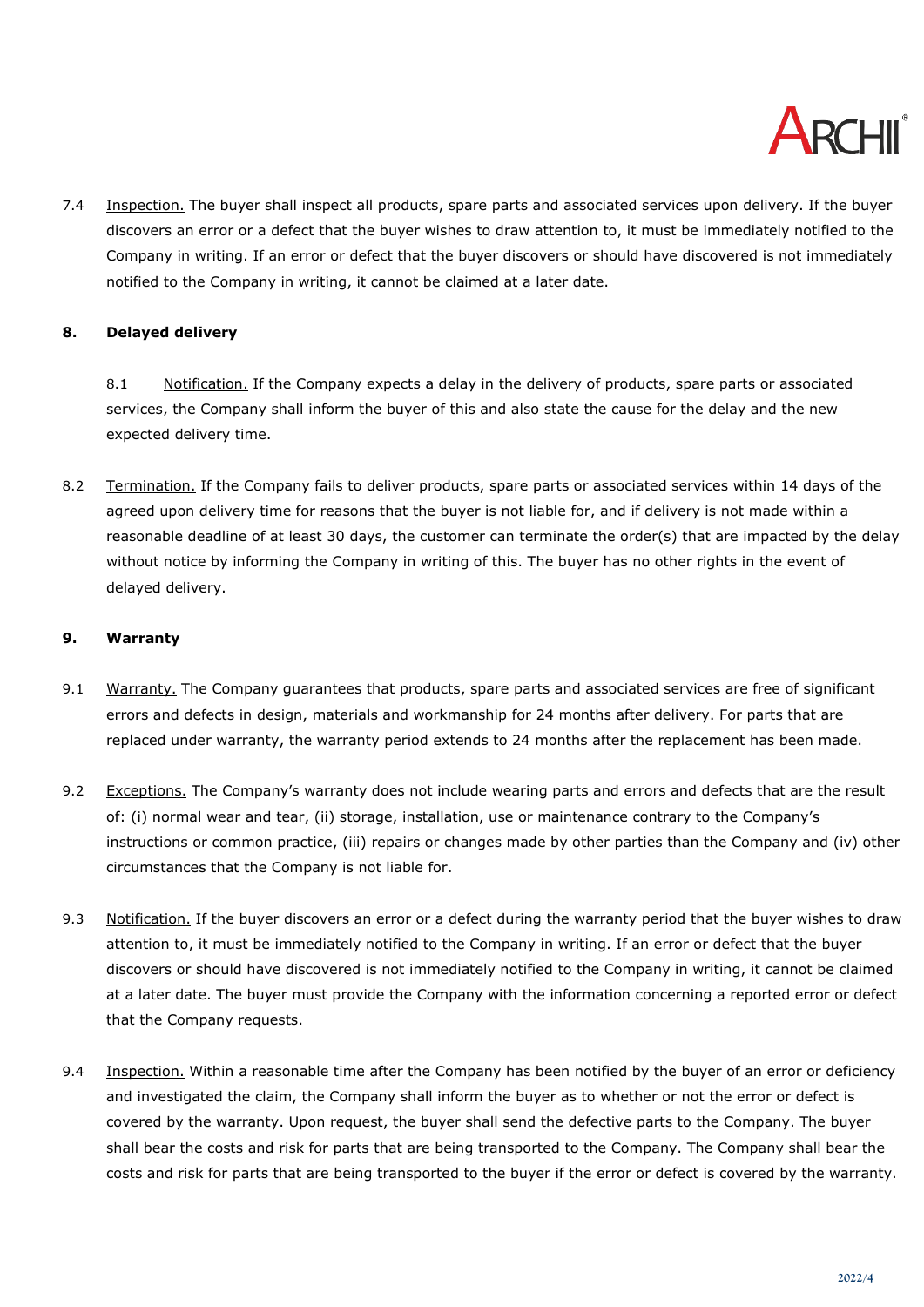

- 9.5 Remedial action. Within a reasonable time after the Company has notified the buyer pursuant to section [9.4](#page-2-0) about whether or not an error or defect is covered by the warranty, the Company shall take steps to remedy the error or defect by: (i) replacing or repairing defective parts or (ii) sending parts to the buyer so the buyer can replace them or repair them.
- 9.6 Termination. If the Company fails to remedy an error or defect covered by warranty within a reasonable period of time after the Company has notified the buyer pursuant to section [9.4](#page-2-0) for reasons that the buyer is not liable for, and if the error or defect is not remedied within a reasonable deadline of at least 14 days, the buyer can terminate the order(s) impacted by the error or defect without notice by informing the Company of this in writing. The buyer has no other rights in the event of errors or defects on products, spare parts or associated services than those expressly stated in sections [9](#page-2-1).

#### **10. Liability**

- 10.1 Liability. Each party is liable for their own actions and omissions under current legislation and under the limitations resulting from the Contractual Basis.
- 10.2 Product liability. The company is liable for delivered products and spare parts to the extent that such liability is based on unavoidable legislation. The buyer shall indemnify the Company to the extent that the Company might incur product liability beyond this.
- 10.3 Limitation of liability. Regardless of any potential opposing terms in the Contractual Basis, the Company's liability to the buyer cannot exceed the invoice amount in the specific case concerning the sale of products, spare parts and associated services that the Company has invoiced on a net basis to the buyer.
- 10.4 Indirect losses. Regardless of any potential opposing terms in the Contractual Basis, the Company is not liable to the buyer for indirect losses, including loss of production, sales, profits, time or goodwill, unless the losses are caused by intentional actions or by gross negligence.
- 10.5 Force majeure. Regardless of any potential opposing terms in the Contractual Basis, the Company is not liable to the buyer for failing to meet obligations if the cause can be classified as force majeure. This exemption from liability remains as long as the force majeure conditions persist. Force majeure is considered as circumstances that are outside of the Company's
- 10.6 control and which the Company should not have been expected to be able to foresee when the agreement was signed. Examples of force majeure include unusual natural conditions, wars, acts of terror, fires, floods, vandalism and labour disputes.

# **11. Intellectual property rights**

11.1 Property rights. The full property rights for all intellectual property related to products, spare parts and associated services, including patents, design, trademarks and copyrights belong to the Company.